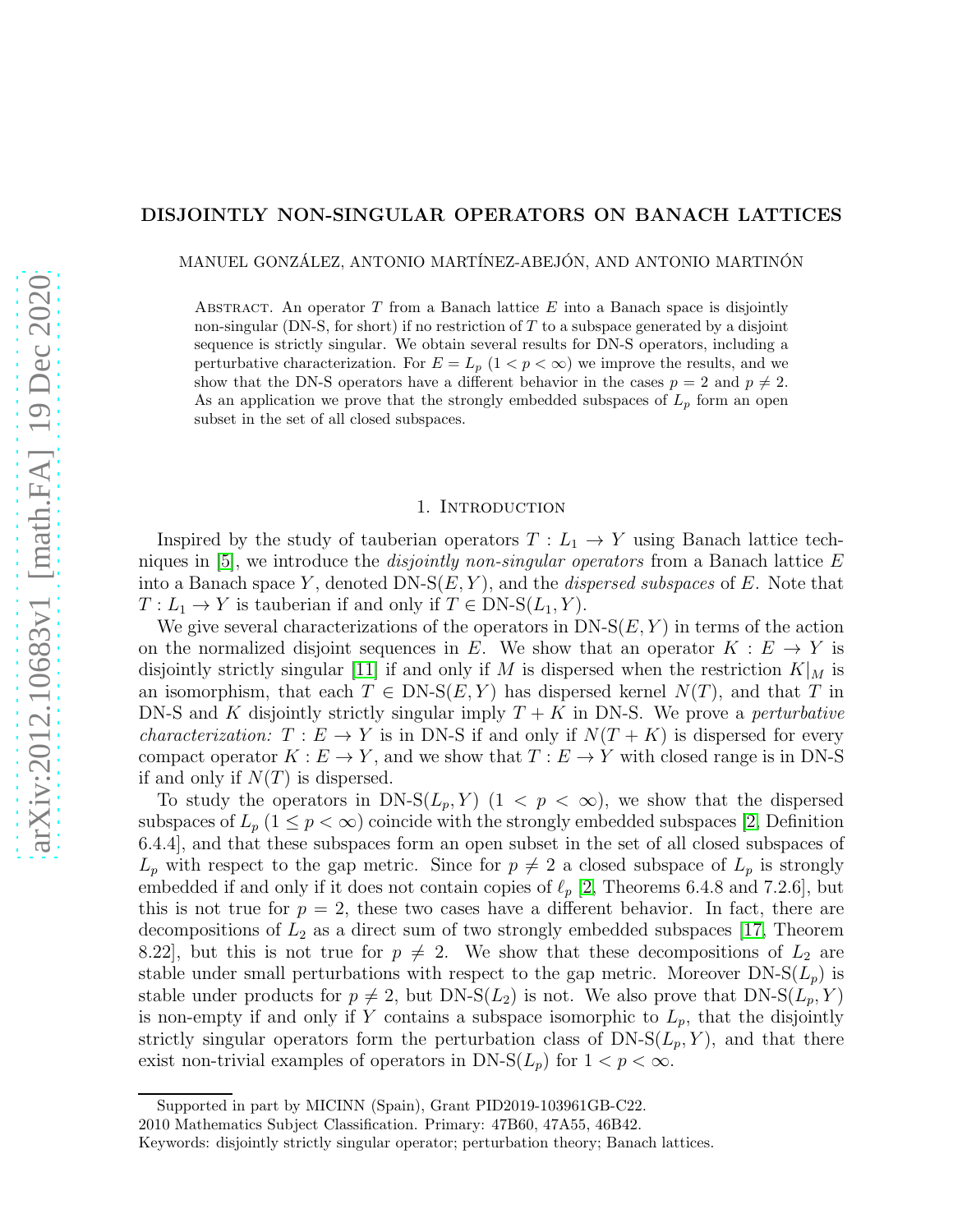Throughout the paper,  $E$  and  $F$  will be Banach lattices and  $X, Y$  and  $Z$  will be Banach spaces. We denote by  $L(X, Y)$  the space of all (continuous linear) operators from X into Y and we write  $L(X)$  when  $X = Y$ ,  $L_p$  is the space  $L_p(0,1)$  for  $1 \leq p \leq \infty$ , and we denote by  $[x_n] \equiv [x_n : n \in \mathbb{N}]$  the closed subspace generated by a sequence  $(x_n)$  in X.

An operator  $T \in L(X, Y)$  is *upper semi-Fredholm* if it has closed range  $R(T)$  and finite dimensional kernel  $N(T)$ . The operator T is *strictly singular* if there is no closed infinite dimensional subspace M of X such that the restriction  $T|_M$  is an isomorphism. The operator T is Z*-singular* if there exists no subspace M of X isomorphic to Z such that the restriction  $T|_M$  is an isomorphism. The  $\ell_1$ -singular operators form an operator ideal and they are called *Rosenthal operators* by Pietsch in [\[16\]](#page-10-4).

An operator  $T \in L(X, Y)$  is called *tauberian* if the second conjugate  $T^{**} \in L(X^{**}, Y^{**})$ satisfies  $(T^{**})^{-1}(Y) = X$ . Introduced by Kalton and Wilansky in [\[13\]](#page-10-5), these operators are useful in several topics of Banach space theory like factorization of operators, equivalence between the KMP and the RNP, and refinements of James' characterization of reflexive Banach spaces. We refer to [\[6\]](#page-10-6) for information on tauberian operators.

### 2. Disjointly non-singular operators

We say that a sequence  $(x_n)$  in E is *almost disjoint* if there exists a normalized disjoint sequence  $(y_n)$  in E such that  $\lim_{n\to\infty}||x_n - y_n|| = 0.$ 

Definition 2.1. *A closed subspace* M *of* E *is said to be* dispersed *if it does not contain almost disjoint sequences.*

Recall that each disjoint sequence of non-zero vectors in  $E$  is an unconditional basic sequence.

<span id="page-1-0"></span>**Lemma 2.2.** Let M be a closed subspace of X and let  $(x_n)$  be a basic sequence in X.

- (1) If  $M \cap [x_n]$  is finite dimensional, then  $M \cap [x_n : n > n_0] = \{0\}$  for some  $n_0 \in \mathbb{N}$ .
- (2) If, additionally,  $M + [x_n]$  is closed then so is  $M + [x_n : n > n_0]$ .

*Proof.* (1) Let  $(x_n^*)$  be a sequence in  $X^*$  such that  $x_i^*(x_j) = \delta_{i,j}$  for  $i, j \in \mathbb{N}$  and suppose that  $\dim M \cap [x_n] = k$ . If  $0 \neq x \in M \cap [x_n]$  there exists  $l \in \mathbb{N}$  such that  $x_l^*(x) \neq 0$ . Thus  $x \notin M \cap [x_n : n > l],$  hence  $\dim M \cap [x_n : n > l] < k$ , and repeating the process we get the desired  $n_0 \in \mathbb{N}$ .

(2) Note that  $M + [x_n : n > n_0]$  is the sum of  $(M + [x_n]) \cap (\bigcap_{k=1}^{n_0} N(x_k^*))$  and a finite dimensional subspace.

The argument in the proof of the following result will be used several times.

<span id="page-1-1"></span>Lemma 2.3 (Perturbation lemma). *Let* M *and* N *be closed subspaces of* X*, and let*  $0 < \varepsilon < 1/2$ . If  $M + N$  is not closed, then there exists a compact operator  $K \in L(X)$  with  $\|K\| < \varepsilon$  and a closed infinite dimensional subspace  $M_1$  of M such that  $(I - K)(M_1) \subset N$ , I – K *is invertible and*  $(I - K)^{-1} = I + L$  *with*  $||L|| < 2\varepsilon$ .

*Proof.* Since the sum  $M + N$  is not closed, both subspaces M and N are infinite dimensional, and we can select a normalized sequence  $(m_k)$  in M, and sequences  $(n_k)$  in N and  $(x_k^*)$  in  $X^*$  so that  $x_i^*(m_j) = \delta_{i,j}$  and  $||x_k^*|| \, ||m_k - n_k|| < \varepsilon 2^{-k}$  for  $i, j, k \in \mathbb{N}$ . See the proof of [\[7,](#page-10-7) Proposition].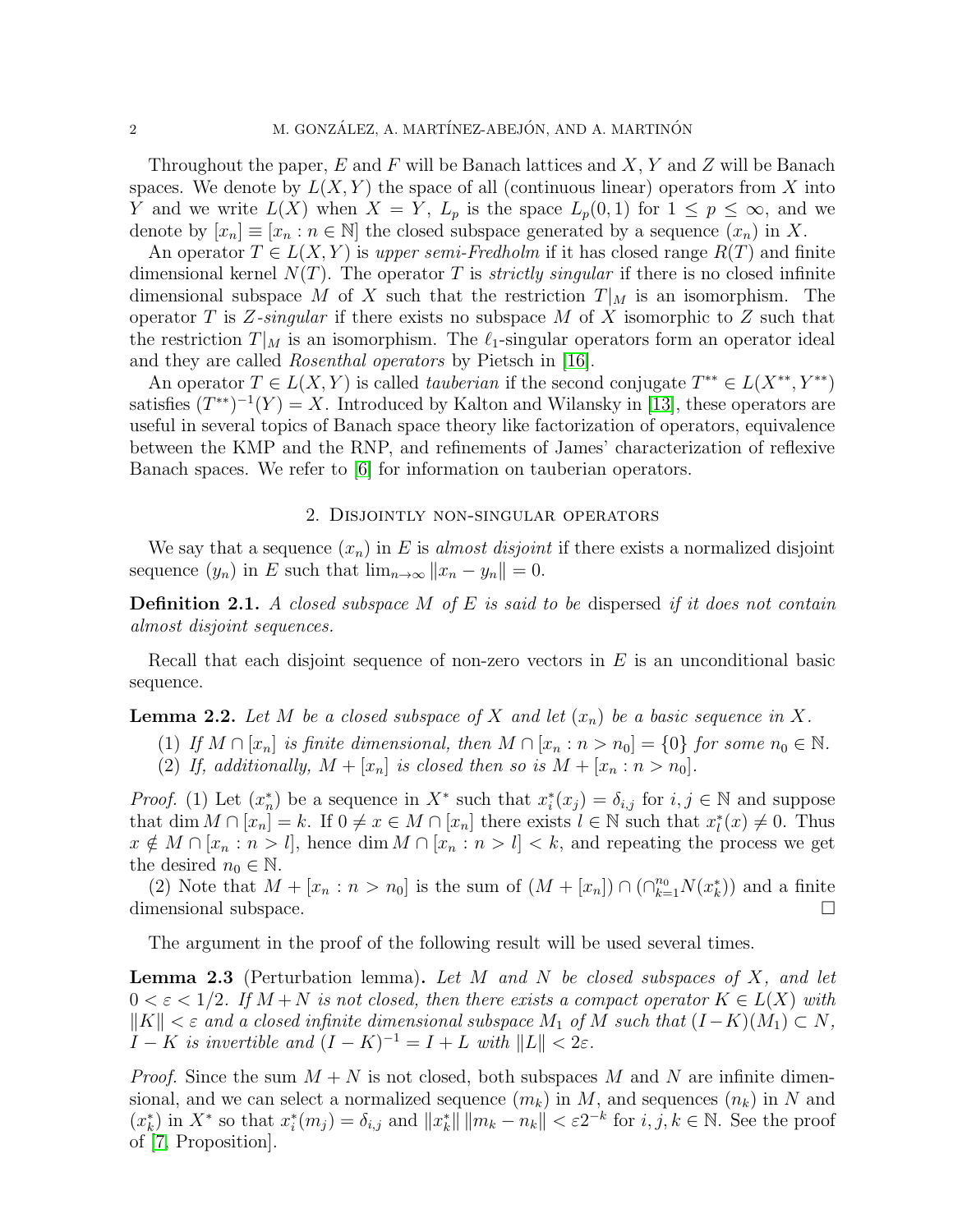Thus  $Kx = \sum_{k=1}^{\infty} x_k^*(x)(m_k - n_k)$  defines a compact operator  $K \in L(X)$  such that  $(I - K)m_i = n_i$  for each  $i \in \mathbb{N}$  and  $||K|| \le \sum_{k=1}^{\infty} ||x_k|| ||m_k - n_k|| < \varepsilon$ . Hence  $I - K$  is an invertible operator and we can take  $M_1 = [m_k]$ .

For the last part, apply  $(I - K)^{-1} = I + \sum_{n=1}^{\infty} K^n$ .

Next we characterize the dispersed subspaces.

<span id="page-2-1"></span>Proposition 2.4. *A closed subspace* M *of* E *is dispersed if and only if, for every disjoint sequence of non-zero vectors*  $(x_n)$  *in*  $E$ *,*  $M \cap [x_n]$  *is finite dimensional and*  $M + [x_n]$  *is closed.*

*Proof.* Suppose that there is a disjoint sequence of non-zero vectors  $(x_n)$  in E such that  $M \cap [x_n]$  is infinite dimensional, or  $M \cap [x_n]$  finite dimensional and  $M + [x_n]$  is not closed. In both cases we can construct a normalized block-basis  $(y_k)$  of  $(x_n)$  with  $\lim_{k\to\infty}$  dist $(y_k, M) = 0$ . Since  $(y_k)$  is a disjoint sequence, M is not dispersed.

Conversely, suppose that for every disjoint sequence of non-zero vectors  $(x_n)$  in E,  $M \cap [x_n]$  is finite dimensional and  $M + [x_n]$  is closed. Given a normalized disjoint sequence  $(x_n)$  in E, by Lemma [2.2](#page-1-0) we have  $M \cap [x_n : n \geq n_0] = \{0\}$  for some  $n_0$ . Then  $\liminf_{n\to\infty} dist(x_n, M) > 0$ ; hence M contains no almost disjoint sequence.

The following class of operators was introduced in [\[11\]](#page-10-1).

**Definition 2.5.** An operator  $T \in L(E, Y)$  is said to be disjointly strictly singular *if there is no disjoint sequence of non-zero vectors*  $(x_n)$  *in* E such that the restriction of  $T|_{[x_n]}$  is *an isomorphism.*

We denote  $DSS(E, Y) := \{T \in L(E, Y) : T$  is disjointly strictly singular.

For  $1 \le q \le p \le \infty$ , the natural inclusion  $L_p \to L_q$  is in DSS [\[11\]](#page-10-1), but it is not strictly singular because  $\|\cdot\|_p$  and  $\|\cdot\|_q$  are equivalent in the subspace generated by the Rademacher functions. Also,  $DSS(E, Y)$  is a closed subspace of  $L(E, Y)$  [\[10\]](#page-10-8).

<span id="page-2-0"></span>**Proposition 2.6.** *For*  $T \in L(E, Y)$ *, the following assertions are equivalent:* 

- (1) T *is disjointly strictly singular.*
- (2) Given a closed subspace M of E, if  $T|_M$  is an isomorphism then M is dispersed.
- (3) For every disjoint sequence of non-zero vectors  $(x_n)$  in E,  $T|_{[x_n]}$  is strictly singular.

*Proof.* (1)⇒(2) Suppose that M is a non-dispersed closed subspace of E such that  $T|_M$ is an isomorphism. Then there exists a normalized disjoint sequence  $(x_k)$  in E with  $\lim_{k\to\infty} \text{dist}(x_k, M) = 0$ . As in the proof of Lemma [2.3,](#page-1-1) we take a bounded sequence  $(x_n^*)$ in  $E^*$  such that  $x_i^*(x_j) = \delta_{i,j}$  and, passing to a subsequence of  $(x_k)$ , we can find a sequence  $(m_k)$  in M so that  $\sum_{k=1}^{\infty} ||x_k|| \cdot ||x_k - m_k|| < 1/2$ . Thus  $Kx = \sum_{k=1}^{\infty} x_k^*(x)(x_k - m_k)$  defines  $K \in L(E)$  with  $||K|| < 1/2$ . Hence  $I - K$  is an isomorphism and  $(I - K)x_k = m_k$ .

Denoting  $S = T(I - K)$ , since  $(I - K)([x_k]) = [m_k]$  and  $T|_{[m_k]}$  is an isomorphism,  $S|_{[x_k]}$ is also an isomorphism, thus  $T|_{[x_k]} = S|_{[x_k]} + TK|_{[x_k]}$  is upper semi-Fredholm because K is compact. Since  $N(T|_{[x_k]})$  is finite dimensional, Lemma [2.2](#page-1-0) implies that  $T|_{[x_k:k\geq k_0]}$  is a isomorphism for some  $k_0 \in \mathbb{N}$ , hence T is not disjointly strictly singular.

 $(2) \Rightarrow (3)$  Suppose that  $(x_n)$  is a disjoint sequence of non-zero vectors in E and  $T|_{[x_n]}$ is not strictly singular. Then there exists an infinite dimensional closed subspace M of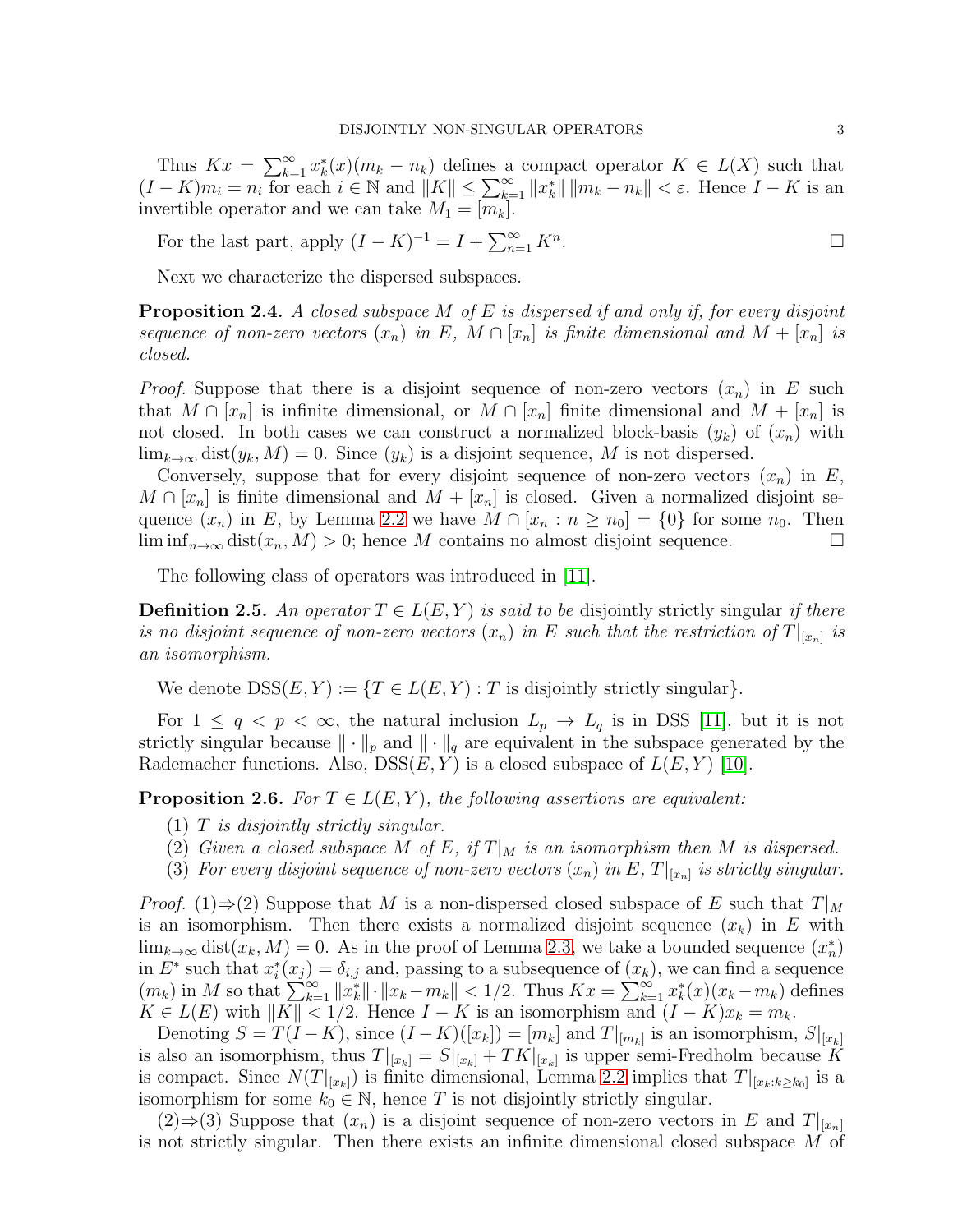$[x_n]$  such that  $T|_M$  is an isomorphism, and M is not dispersed because there exists a normalized block basis  $(y_k)$  of  $(x_n)$  such that  $dist(y_k, M) < 2^{-k}$ .

 $(3) \Rightarrow (1)$  Strictly singular operators are never isomorphisms on infinite dimensional  $\Box$ subspaces.

**Definition 2.7.** We say that  $T \in L(E, Y)$  is disjointly non-singular *if there is no disjoint sequence of non-zero vectors*  $(x_n)$  *in* E *such that*  $T|_{[x_n]}$  *is strictly singular.* 

We denote DN-S $(E, Y) := \{T \in L(E, Y) : T$  is disjointly non-singular.

<span id="page-3-0"></span>**Theorem 2.8.** *For*  $T \in L(E, Y)$ *, the following assertions are equivalent:* 

- (1) T *is disjointly non-singular.*
- (2) There is no disjoint sequence of non-zero vectors  $(x_n)$  in E such that  $T|_{[x_n]}$  is *compact.*
- (3) For every disjoint sequence of non-zero vectors  $(x_n)$  in E,  $T|_{[x_n]}$  is upper semi-*Fredholm.*
- (4) For every normalized disjoint sequence  $(x_n)$  in E,  $\liminf_{n\to\infty}||Tx_n|| > 0$ .

*Proof.* (1)⇒(2) is immediate, and for  $(3) \Rightarrow (4)$  observe that, if  $T|_{[x_n]}$  is upper semi-Fredholm, then Lemma [2.2](#page-1-0) implies that  $T|_{[x_n:n>n_0]}$  is an isomorphism for some  $n_0$ .

 $(2) \Rightarrow (3)$  If  $(x_n)$  is a disjoint sequence of non-zero vectors in E and  $T|_{[x_n]}$  is not upper semi-Fredholm, then there exists an infinite dimensional closed subspace M of  $[x_n]$  such that  $T|_M$  is compact [\[1,](#page-10-9) Theorem 7.16]. Taking a normalized block basis  $(y_k)$  of  $(x_n)$ such that  $dist(y_k, M) < 2^{-k}$ , the argument of Lemma [2.3](#page-1-1) allows us to show that  $T|_{[y_k]}$  is compact.

 $(4) \Rightarrow (1)$  If  $(x_n)$  is a disjoint sequence of non-zero vectors in E such that  $T|_{[x_n]}$  is strictly singular, then we can construct a normalized block basis  $(y_k)$  of  $(x_n)$  such that  $\lim_{k\to\infty}$   $||Ty_k|| = 0.$ 

It was proved in [\[5,](#page-10-0) Theorem 2] that  $T \in L(L_1, Y)$  is tauberian if and only if it satisfies (4) in Theorem [2.8.](#page-3-0)

<span id="page-3-1"></span>Corollary 2.9. *Let*  $T, K \in L(E, Y)$ *.* 

- (1) If  $T \in DN-S$  and  $K \in DSS$  then  $T + K \in DN-S$ .
- (2) If  $T \in DN-S$  then  $N(T)$  is dispersed.

*Proof.* (1) is a consequence of Proposition [2.6,](#page-2-0) Theorem [2.8](#page-3-0) and the fact that the class of upper semi-Fredholm operators is stable under the addition of strictly singular operators [\[1,](#page-10-9) Theorem 7.46].

(2) If  $T \in DN-S$  and  $(x_n)$  is a disjoint sequence of non-zero vectors in E then  $T|_{[x_n]}$  is upper semi-Fredholm. Hence  $[x_n] \cap N(T)$  is finite dimensional and  $[x_n] + N(T)$  is closed, and the result follows from Proposition [2.4.](#page-2-1)

Next we give a perturbative characterization of disjointly non-singular operators. Similar characterizations can be found in [\[1,](#page-10-9) Theorem 7.16] for upper semi-Fredholm operators, and in [\[8\]](#page-10-10) for tauberian operators.

<span id="page-3-2"></span>**Theorem 2.10** (Perturbative characterization). An operator  $T \in L(E, Y)$  is disjointly *non-singular if and only if*  $N(T+K)$  *is dispersed for every compact operator*  $K \in L(E, Y)$ *.*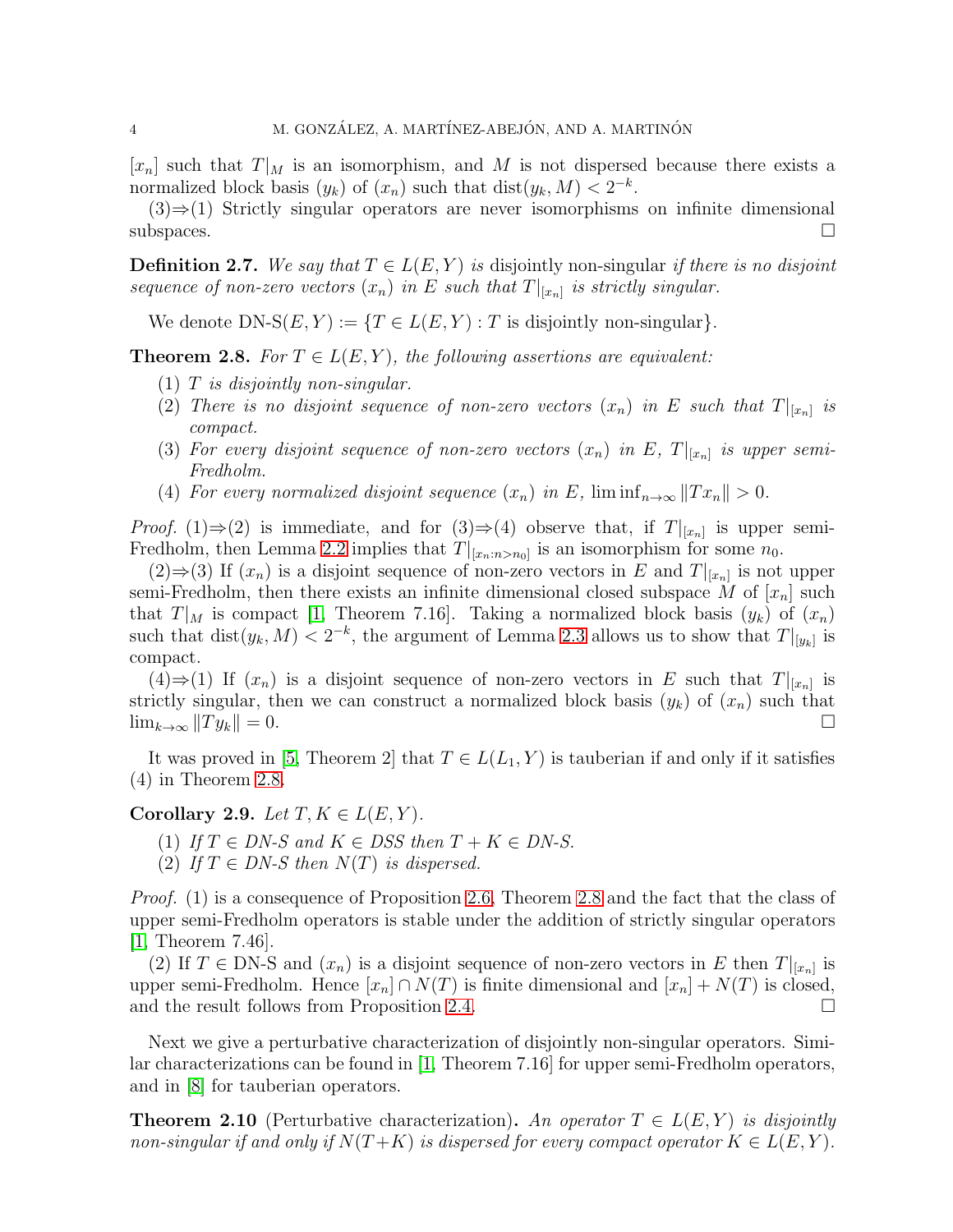*Proof.* The direct implication is a consequence of Corollary [2.9.](#page-3-1)

For the converse, suppose that  $T$  is not disjointly non-singular. By Theorem [2.8](#page-3-0) there exists a normalized disjoint sequence  $(x_n)$  in E such that  $||Tx_n|| < 2^{-n}$ . Since  $(x_n)$ is a normalized basic sequence, there exists a bounded sequence  $(x_n^*)$  in  $E^*$  such that  $x_i^*(x_j) = \delta_{ij}$  for  $i, j \in \mathbb{N}$ .

The operator  $K: E \to Y$  defined by  $Kx = -\sum_{n=1}^{\infty} x_n^*(x) Tx_n$  is compact, and  $[x_n]$  is contained in  $N(T+K)$ , hence  $N(T+K)$  is not dispersed.

A Banach lattice is called *atomic* when its Banach lattice structure is induced by a (countable or uncountable) 1-unconditional basis. For example, the subspace generated by a disjoint sequence of non-zero vectors of  $E$  is an atomic sublattice of  $E$ .

**Corollary 2.11.** If E is atomic, then every operator in  $DN-S(E,Y)$  is upper semi-*Fredholm and every operator in DSS*(E, Y ) *is strictly singular.*

*Proof.* We prove the countable case, since the proof of the general case is similar. Let  $(x_n)$ be a 1-unconditional basis of  $E$  inducing its Banach lattice structure. A standard blockbasis argument shows that for every closed infinite dimensional subspace  $M$  of  $E$  there is a normalized block basis  $(y_k)$  such that  $\lim_{k\to\infty} dist(y_k, M) = 0$ . Since  $(y_k)$  is disjoint, we get that dispersed subspaces of  $E$  are finite dimensional. Thus the perturbative characterizations of the upper semi-Fredholm operators and  $DN-S(E, Y)$  (1, Theorem 7.16) and Theorem [2.10\)](#page-3-2) imply the first part, and Proposition [2.6](#page-2-0) implies the second part.  $\square$ 

For operators with closed range there is a simpler characterization of  $T \in DN-S$ .

<span id="page-4-0"></span>**Proposition 2.12.** Let  $T \in L(E, Y)$  with closed range. Then T is disjointly non-singular *if and only if* N(T) *is dispersed.*

*Proof.* The direct implication is proved in Corollary [2.9.](#page-3-1) For the converse one, suppose that  $T$  is not disjointly non-singular. By Theorem [2.8](#page-3-0) there exists a normalized disjoint sequence  $(x_n)$  in E such that  $||Tx_n|| < 2^{-n}$ . Since  $R(T)$  is closed there exists a constant  $C > 0$  so that  $dist(x_n, N(T)) < C \cdot 2^{-n}$ , hence  $N(T)$  is not dispersed.

In the case DN-S( $L_1, Y$ )  $\neq \emptyset$ , it was proved in [\[5,](#page-10-0) Proposition 14] that  $K \in L(L_1, Y)$ is  $\ell_1$ -singular if and only if  $T + K \in DN-S$  for every  $T \in DN-S(L_1, Y)$ . This means that  $DSS(L_1, Y)$  is the perturbation class of  $DN-S(L_1, Y)$ . Moreover  $DN-S(L_1, Y)$  is an open subset of  $L(L_1, Y)$ .

<span id="page-4-1"></span>**Question 1.** *Suppose that DN-S(E,Y) is non-empty.* 

- (a) *Is DSS* $(E, Y)$  *the perturbation class of DN-S* $(E, Y)$ *?*
- (b) *Is DN-S* $(E, Y)$  *an open subset of*  $L(E, Y)$ ?

In general,  $T \in L(X, Y)$  tauberian does not imply  $T^{**} \in L(X^{**}, Y^{**})$  tauberian [\[3\]](#page-10-11), but the implication is valid for  $X = L_1$  [\[5,](#page-10-0) Corollary 9].

Also each operator  $T \in L(X,Y)$  induces an operator  $T^{co} \in L(X^{**}/X, Y^{**}/Y)$ , defined by  $T^{co}(x^{**} + X) = T^{**}x^{**} + Y$ , which is called the residuum operator. An operator  $T \in L(L_1, Y)$  is tauberian if an only if  $T^{co}$  is an isomorphism [\[5,](#page-10-0) Proposition 11].

Question 2. *Suppose that* E *is non-reflexive and*  $T \in DN-S(E,Y)$ *.* 

- (a) *Is* T ∗∗ ∈ *DN-S?*
- (b) *Is* T co *an isomorphism?*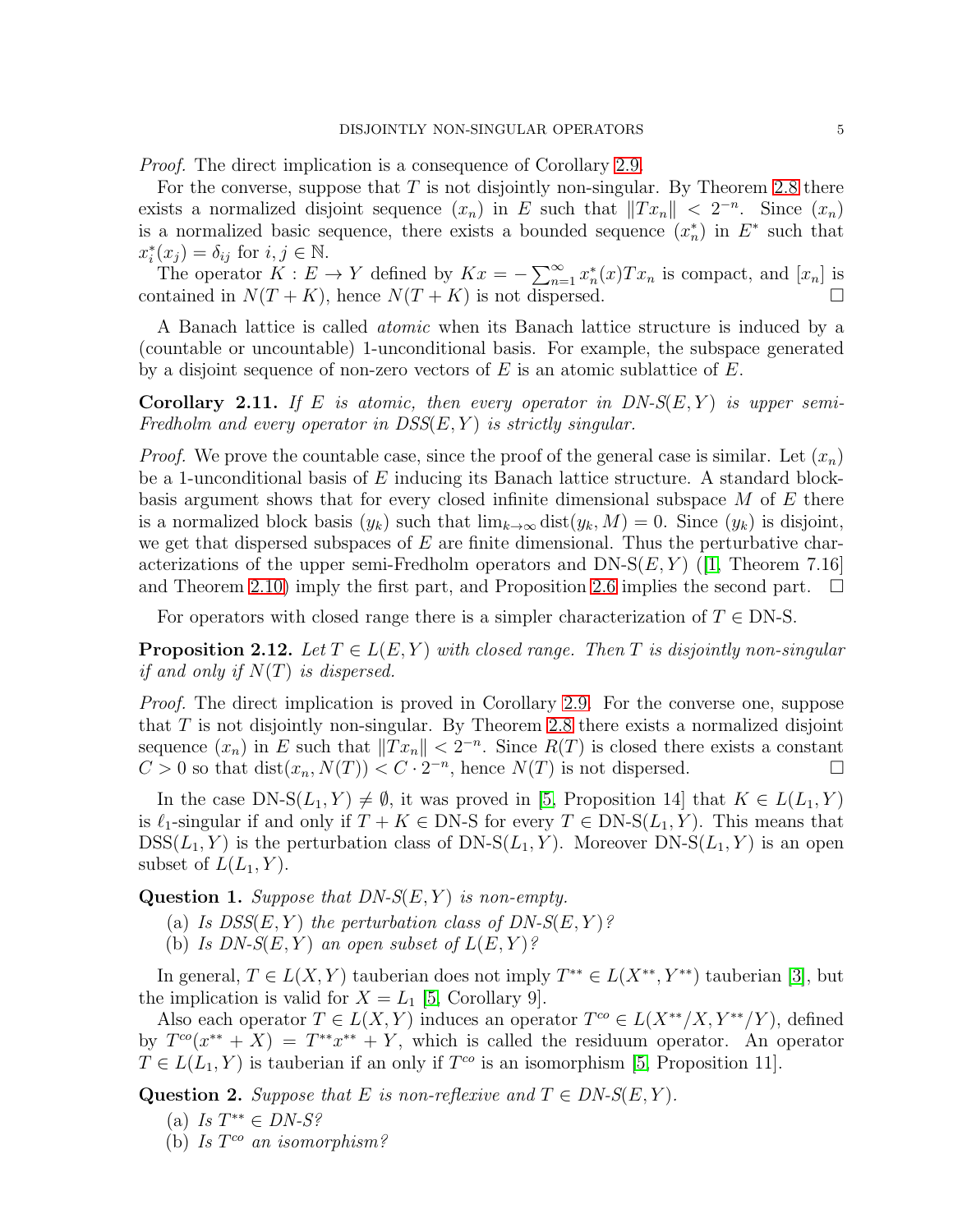For information on the residuum operator  $T^{co}$  we refer to [\[6,](#page-10-6) Section 3.1] and [\[9\]](#page-10-12).

## 3. DISJOINTLY NON-SINGULAR OPERATORS ON  $L_p$

Here we study the disjointly non-singular operators on  $L_p$  ( $1 < p < \infty$ ). The case  $p = 1$ was studied in [\[5\]](#page-10-0).

For  $T \in L(E, Y)$  we consider the following quantity:

$$
\beta(T) := \inf \{ \liminf_{n \to \infty} ||Tx_n|| : (x_n) \text{ normalized disjoint sequence in } E \},\
$$

and for a measurable function f on  $(0, 1)$  we denote  $D(f) = \{t \in (0, 1) : f(t) \neq 0\}.$ 

**Proposition 3.1.** An operator  $T \in L(L_p, Y)$   $(1 \leq p \leq \infty)$  is disjointly non-singular if *and only if*  $\beta(T) > 0$ *.* 

*Proof.* Clearly  $\beta(T) > 0$  implies (4) in Theorem [2.8.](#page-3-0)

Conversely, suppose that  $\beta(T) = 0$ . Then for every  $k \in \mathbb{N}$  there exists a normalized disjoint sequence  $(f_n^k)_{n\in\mathbb{N}}$  in  $L_p$  such that  $||Tf_n^k|| < 1/k$  for every  $n \in \mathbb{N}$ .

We denote  $D(k, n) = \{t \in (0, 1) : f_n^k(t) \neq 0\}$ , and we take  $n_1 = 1$  and  $g_1 = f_1^1$ . Since  $\lim_{n\to\infty}\mu\left(D(k,n)\right)=0$ , we can select  $n_2>1$  such that  $||g_1\chi_{D(2,n_2)}||_p^p<2^{-2}$ , and take  $g_2 = f_{n_2}^2$ . Proceeding in this way we obtain  $1 = n_1 < n_2 < \cdots$  in N so that  $g_k = f_{n_k}^k$ satisfies  $||g_i \chi_{D(g_k)}||_p^p < 2^{-2k}$  for  $i < k$ . We denote  $A_k = D(g_k) \setminus \cup_{n > k} D(g_n)$ .

Taking  $f_k = g_k \chi_{A_k}$  we obtain a disjoint sequence  $(f_k)$  satisfying

$$
1 \geq ||f_k||_p^p \geq 1 - \sum_{n>k} ||g_k \chi_{D(g_n)}||_p^p \geq 1 - \sum_{n>k} 2^{-2k} \geq 1/2
$$

and

$$
||Tf_k|| \leq ||Tg_k|| + ||T|| \sum_{n>k} ||g_k \chi_{D(g_n)}||_p \leq 1/k + 2^{-kp} ||T||.
$$

Thus T fails (4) in Theorem [2.8.](#page-3-0)

**Corollary 3.2.** *DN-S*( $L_p$ ,  $Y$ ) *is an open subset of*  $L(L_p, Y)$ *.* 

*Proof.* Observe that  $\beta(T + A) > \beta(T) - ||A||$ .

Question 3. *Is*  $\beta(T) > 0$  *for every*  $T \in DN-S(E, Y)$ ?

We say that a closed subspace M of  $L_p$   $(1 \leq p \leq \infty)$  is *strongly embedded* if, in M, convergence in measure is equivalent to convergence in  $\|\cdot\|_p$ -norm.

The following result is proved in [\[2,](#page-10-2) Proposition 6.4.5] for  $p < \infty$ , but the proof is also valid for  $p = \infty$ .

<span id="page-5-1"></span>**Proposition 3.3.** *A closed subspace* M of  $L_p$  ( $1 \leq p \leq \infty$ ) is strongly embedded if and *only if for each (equivalently, for some)*  $0 < q < p$ ,  $\|\cdot\|_q$  *and*  $\|\cdot\|_p$  *are equivalent on* M.

Next result describes the strongly embedded subspaces in  $L_p$  for  $p < \infty$ , showing that the cases  $p > 2$ ,  $p = 2$  and  $p < 2$  are remarkably different.

# <span id="page-5-0"></span>Proposition 3.4. Let  $1 \leq p < \infty$ .

(1) For  $p \neq 2$ , a closed subspace of  $L_p$  is strongly embedded if and only if it contains *no subspace isomorphic to*  $\ell_p$ *.*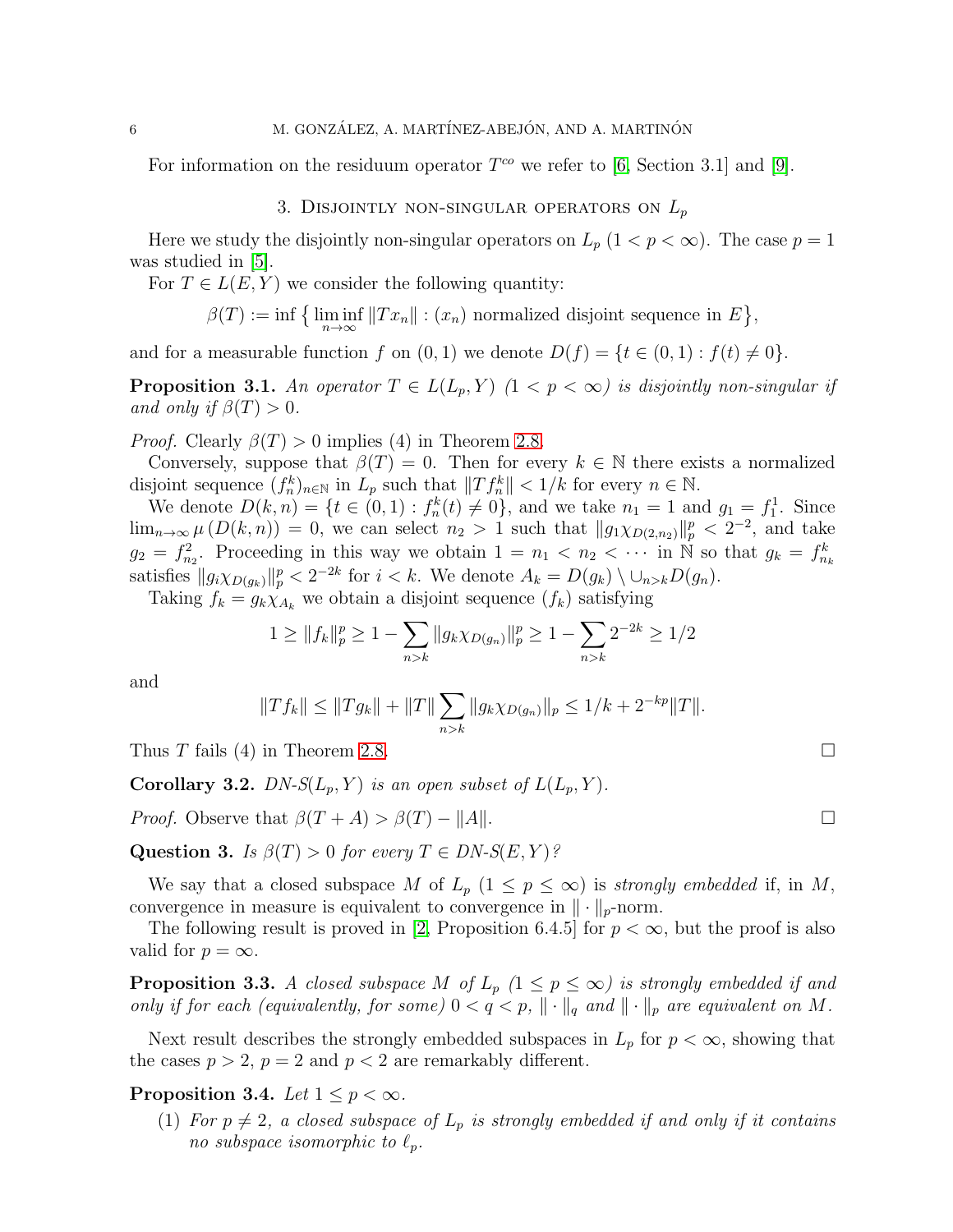- (2) For  $p > 2$ , a closed infinite dimensional subspace of  $L_p$  is strongly embedded if and *only it is isomorphic to*  $\ell_2$ *.*
- (3) For  $p < 2$ , the set of strongly embedded subspaces of  $L_p$  include isomorphic copies *of*  $L_q$  *for every*  $q \in (p, 2]$ *.*
- (4) *There exists an orthogonal decomposition*  $L_2 = M \oplus M^{\perp}$  *with both* M and  $M^{\perp}$ *strongly embedded in*  $L_2$ *.*
- (5) For  $p \neq 2$ , we cannot write  $L_p$  as the direct sum of two strongly embedded subspaces.

*Proof.* We refer to [\[2,](#page-10-2) Theorems 6.4.8 and 7.2.6] for (1), [2, Theorem 6.4.8] for (2), and [\[15,](#page-10-13) Corollary 2.f.5] for (3). Moreover, (4) is [\[17,](#page-10-3) Theorem 8.22], and (5) follows from the fact that containing no copy of  $\ell_p$  is stable under direct sums.

For additional information on strongly embedded subspaces of  $L_p$  we refer to [\[4\]](#page-10-14), where they are called  $\Lambda(p)$ -spaces.

Next result is a special case of the Kadec-Pe eigy is dichotomy as stated in [\[15,](#page-10-13) Proposition 1.c.8]. We give an alternative proof.

<span id="page-6-0"></span>**Proposition 3.5.** *For*  $1 \leq p < \infty$ *, a closed subspace* M *of*  $L_p$  *is strongly embedded if and only if it is dispersed.*

*Proof.* Suppose that M is strongly embedded, and let  $(f_n)$  be a disjoint sequence of nonzero vectors in  $L_p$ . For  $p \neq 2$ , since M contains no copy of  $\ell_p$  (Proposition [3.4\)](#page-5-0) and  $[f_n]$  is isomorphic to  $\ell_p$ , M and  $[f_n]$  are totally incomparable, hence  $M \cap [f_n]$  is finite dimensional and  $M + [f_n]$  is closed (see [\[7\]](#page-10-7)). Thus M is dispersed by Proposition [2.4.](#page-2-1)

For  $p = 2$ , it follows from Proposition [3.3](#page-5-1) that  $\|\cdot\|_2$  and  $\|\cdot\|_1$  are equivalent on M. But, since every operator in  $L(\ell_2, \ell_1)$  is compact [\[2,](#page-10-2) Theorem 2.1.4], the norms  $\|\cdot\|_2$  and  $\|\cdot\|_1$  are equivalent in no infinite dimensional subspace of  $[f_n]$ , hence  $M \cap [f_n]$  is finite dimensional. Moreover, the argument in the proof of Lemma [2.3](#page-1-1) allows us to show that  $M + [f_n]$  is closed.

Conversely, if M is not strongly embedded, arguing as in the proof of  $[2,$  Theorem 6.4.7], we get a normalized sequence  $(g_n)$  in M and a sequence of disjoint sets  $(A_n)$  such that  $||g_n - g_n \chi_{A_n}||_p \to 0$ . Then  $(g_n)$  is almost disjoint, hence M is not dispersed.  $\square$ 

**Remark 3.6.** In  $L_{\infty}$ , there are dispersed subspaces which are not strongly embedded.

Indeed, strongly embedded subspaces of  $L_{\infty}$  are finite dimensional because they are reflexive and, for  $1 \leq p < \infty$ , the natural map from  $L_{\infty}$  to  $L_p$  takes weakly convergent sequences into convergent sequences [\[2,](#page-10-2) Theorem 5.4.5]. See [\[18,](#page-10-15) Theorem 5.2] for an alternative argument. However, each closed subspace of  $L_{\infty}$  containing no copy of  $c_0$  is dispersed because it is totally incomparable with the subspace generated by a disjoint sequence of non-zero vectors. See the proof of Proposition [3.5.](#page-6-0)

The following result is essentially known, but we give a proof of it for convenience.

**Proposition 3.7.** Let  $1 \leq p < \infty$ ,  $p \neq 2$ . An operator  $T \in L(L_p, Y)$  is disjointly strictly  $singular$  *if and only if it is*  $\ell_p$ -singular.

*Proof.* By Proposition [2.6,](#page-2-0) T is disjointly strictly singular if and only given a closed subspace M of  $L_p$ ,  $T|_M$  isomorphism implies M dispersed. Moreover, Propositions [3.4](#page-5-0) and [3.5](#page-6-0) show that M is dispersed in  $L_p$   $(1 \leq p < \infty, p \neq 2)$  if and only if M contains no copy of  $\ell_p$ . These two facts imply the result.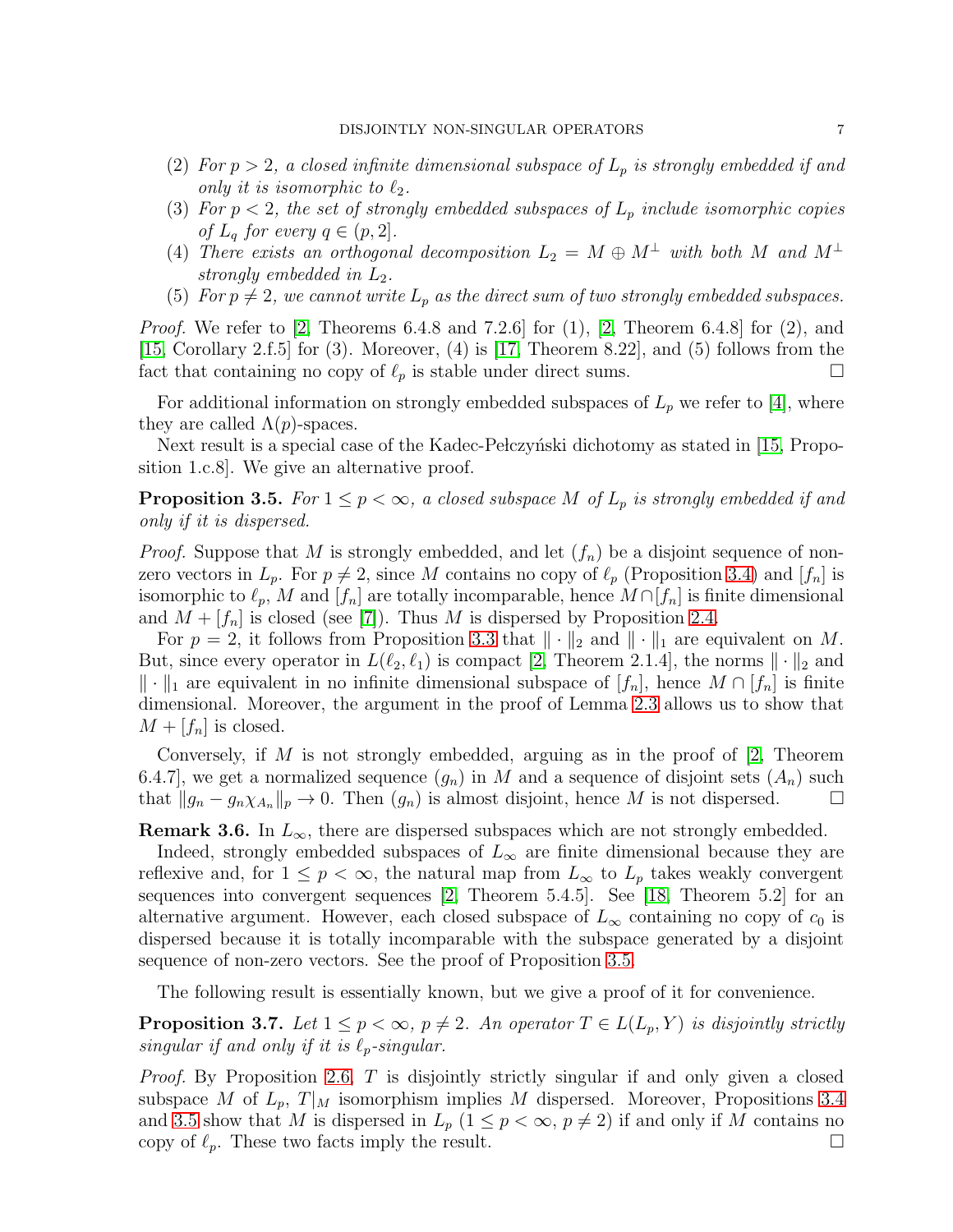Note that  $T \in L(L_2, Y)$  is  $\ell_2$ -singular if and only it is strictly singular.

<span id="page-7-0"></span>**Proposition 3.8.** Let  $1 < p < \infty$ ,  $p \neq 2$ . For  $T \in L(L_p, Y)$ , the following assertions are *equivalent:*

- (1) T *is disjointly non-singular.*
- (2)  $T|_M$  *is upper semi-Fredholm for every subspace* M *of*  $L_p$  *isomorphic to*  $\ell_p$ *.*
- (3)  $T|_M$  *is compact for no subspace* M *of*  $L_p$  *isomorphic to*  $\ell_p$ *.*

*Proof.* (2) $\Leftrightarrow$  (3) The direct implication is trivial. Conversely, if there is a subspace M of  $L_p$  isomorphic to  $\ell_p$  such that  $T|_M$  is not upper semi-Fredholm, then M contains a closed infinite dimensional subspace N such that  $T|_N$  is compact, and N contains a subspace isomorphic to  $\ell_p$ .

(1)⇒(3) Suppose that there is a subspace M of  $L_p$  isomorphic to  $\ell_p$  such that  $T|_M$ is compact. By  $(1)$  in Proposition [3.4,](#page-5-0) M is not strongly embedded; hence there is a normalized disjoint sequence  $(f_n)$  in  $L_p$  with  $\lim_{n\to\infty} dist(f_n, M) = 0$  by Proposition [3.5.](#page-6-0) Passing to a subsequence, Lemma [2.3](#page-1-1) allows us to show that  $T|_{[f_n]}$  is compact, hence T is not disjointly non-singular.

 $(2) \Rightarrow (1)$  It is a consequence of Theorem [2.8,](#page-3-0) because the closed subspace generated by a disjoint sequence of non-zero vectors in  $L_p$  is isomorphic to  $\ell_p$ .

For  $p = 2$ , each of the assertions (2) and (3) in Proposition [3.8](#page-7-0) is equivalent to T being upper semi-Fredholm.

The following result shows some differences between the properties of  $DN-S(L_2)$  and those of DN-S( $L_p$ ) for  $p \neq 2$ .

## Proposition 3.9. Let  $1 < p < \infty$ ,  $p \neq 2$ .

- (1)  $S, T \in DN-S(L_p)$  *implies*  $ST \in DN-S(L_p)$ .
- (2) There exist  $S, T \in DN-S(L_2)$  such that  $ST = 0$ .

*Proof.* (1) It follows from Proposition [3.8:](#page-7-0)  $T \in DN-S(L_p)$  if and only if  $T|_M$  is upper semi-Fredholm for every subspace M isomorphic to  $\ell_p$ .

(2) We consider the decomposition  $L_2 = M \oplus M^{\perp}$  with both M and  $M^{\perp}$  strongly embedded given in Proposition [3.4.](#page-5-0) Let  $S$  denote the orthogonal projection on  $L_2$  onto M and let  $T = I - S$ . Since both S and T have closed range and dispersed kernel,  $S, T \in DN-S(L_2)$  by Proposition [2.12.](#page-4-0)

Next we show that the dispersed subspaces of  $L_p$  form an open subset of the set of all closed subspaces with respect to the gap metric [\[14,](#page-10-16) Chapter IV].

Let M and N be closed subspaces of X, and let us denote  $S_M = \{m \in M : ||m|| = 1\}.$ The gap between M and N is defined by  $g(M, N) = \max \{\delta(M, N), \delta(N, M)\},\$  where  $\delta(M, N) = \sup_{m \in S_M} \text{dist}(m, N).$ 

<span id="page-7-1"></span>**Proposition 3.10.** *Given a dispersed subspace* M of  $L_p$  ( $1 \leq p < \infty$ ), there exists  $\varepsilon > 0$ *such that if*  $M_1$  *is a closed subspace of*  $L_p$  *and*  $\delta(M_1, M) < \varepsilon$ *, then*  $M_1$  *is dispersed.* 

*Proof.* By Proposition [2.12](#page-4-0) and [\[5\]](#page-10-0) (case  $p = 1$ ), the quotient map  $Q: L_p \to L_p/M$  is in DN-S, hence  $\beta(Q) > 0$ . Thus, for every normalized disjoint sequence  $(x_n)$  in  $L_p$ ,

$$
\liminf_{n \to \infty} ||Qx_n|| = \liminf_{n \to \infty} \text{dist}(x_n, M) \ge \beta(Q) > 0.
$$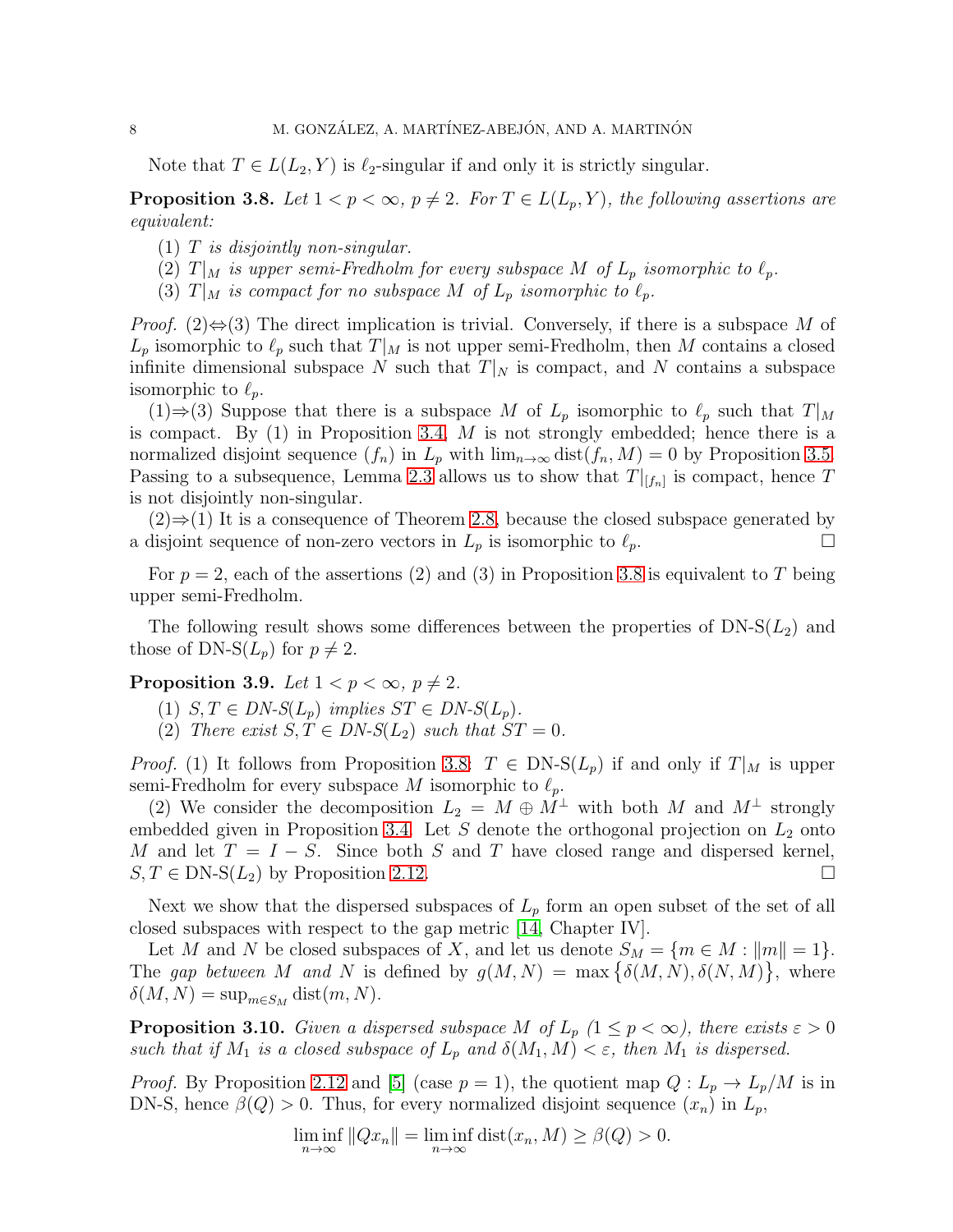By [\[14,](#page-10-16) Lemma IV.4.2],  $(1 + \delta(M_1, M))$ dist $(x_n, M_1) \geq \text{dist}(x_n, M) - \delta(M_1, M)$ . Thus we can take  $\varepsilon = \beta(Q)/2$ .

As a consequence, we obtain a stability result for the decompositions of  $L_2$  as a direct sum of strongly embedded subspaces, like the one given in Proposition [3.4.](#page-5-0)

**Corollary 3.11.** Let M and N be strongly embedded subspaces of  $L_2$  with  $L_2 = M \oplus N$ . *Then there exists*  $\varepsilon > 0$  *such that if*  $M_1$  *and*  $N_1$  *are closed subspaces of*  $L_2$ *,*  $g(M_1, M) < \varepsilon$ *and*  $g(N_1, N) < \varepsilon$ , then  $M_1$  *and*  $N_1$  *are strongly embedded and*  $L_2 = M_1 \oplus N_1$ *.* 

*Proof.* Applying [\[14,](#page-10-16) Theorem IV.4.24] twice, we can find  $\varepsilon > 0$  such that  $g(M_1, M) < \varepsilon$ and  $g(N_1, N) < \varepsilon$  imply  $L_2 = M_1 \oplus N_1$ . And, by Proposition [3.10,](#page-7-1) we can choose  $\varepsilon$  so that additionally  $M_1$  and  $N_1$  are strongly embedded.

There are some other differences between DN-S( $L_2$ ) and DN-S( $L_p$ ) for  $p \neq 2$ .

<span id="page-8-0"></span>**Proposition 3.12.** Let  $1 < p < 2$  and let M be a dispersed subspace of  $L_p$ . Then the *quotient map*  $Q_M: L_p \to L_p/M$  *satisfies*  $\beta(Q_M) = 1$ .

*Proof.* We showed in Proposition [3.5](#page-6-0) that, for  $1 \leq p < \infty$ , a closed subspace  $L_p$  is strongly embedded if and only if it is dispersed. Moreover, for  $1 < p < 2$ , it was proved in [\[4,](#page-10-14) Theorem 2 that the unit ball  $B_M$  of a strongly embedded subspace of  $L_p$  is equi-integrable in  $L_p$ ; i.e., that for each  $\varepsilon > 0$  there exists  $\delta > 0$  such that if  $f \in B_M$  and A is a measurable subset of  $(0, 1)$  with  $\mu(A) < \delta$  then  $||f \cdot \chi_A||_p < \varepsilon$ .

If  $f \in L_p$  and  $||f||_p = 1$  then  $||Q_Mf|| = \text{dist}(f, M) = \inf_{g \in 3B_M} ||f - g||_p$ . Thus, given a normalized disjoint sequence  $(f_n)$  in  $L_p$  and  $g \in 3B_M$ , and denoting  $A_n = D(f_n)$ , since  $\lim_{n\to\infty}\mu(A_n)=0$ , there exists  $n_{\varepsilon}$  so that

$$
||f_n - g||_p \ge ||f_n - g \cdot \chi_{A_n}||_p \ge 1 - \varepsilon
$$

for  $n \geq n_{\varepsilon}$ ; hence  $\liminf_{n \to \infty} ||Q_M f_n|| = 1$  and we get  $\beta(Q_M) = 1$ .

**Remark 3.13.** Proposition [3.12](#page-8-0) fails for  $p = 2$ .

Indeed, if we consider the decomposition  $L_2 = M \oplus M^{\perp}$  with both M and  $M^{\perp}$  strongly embedded given in Proposition [3.4,](#page-5-0) then  $\beta(Q_M) > 0$  and  $\beta(Q_{M^{\perp}}) > 0$ . Moreover, for  $f \in L_2$  we have  $||f||_2^2 = \text{dist}(f, M)^2 + \text{dist}(f, M^{\perp})^2$ , which implies  $\beta(Q_M)^2 + \beta(Q_{M^{\perp}})^2 \leq 1$ . Hence  $0 < \beta(Q_M)$ ,  $\beta(Q_{M^{\perp}}) < 1$ .

**Question 4.** Let M be a dispersed subspace of  $L_p$   $(2 < p < \infty)$ . Is  $\beta(Q_M) = 1$ ? *For*  $2 < p < \infty$  *there are strongly embedded subspaces of*  $L_p$  *whose unit ball is not equi-integrable in* L<sup>p</sup> [\[4\]](#page-10-14)*. So the argument in the proof of Proposition [3.12](#page-8-0) is not valid.*

Next we give further characterizations of  $DN-S(L_p, Y)$  and some consequences.

<span id="page-8-1"></span>**Theorem 3.14.** *For*  $T \in L(L_p, Y)$ ,  $1 < p < \infty$ , *the following assertions are equivalent:* 

- (1) T *is disjointly non-singular.*
- (2) For every normalized sequence  $(f_n)$  in  $L_p$  with  $\lim_{n\to\infty} \mu(D(f_n)) = 0$ , we have  $\liminf_{n\to\infty}$   $||T f_n|| > 0.$
- (3) *There exists*  $r > 0$  *such that*  $f \in L_p$ ,  $||f||_p = 1$  *and*  $\mu(D(f)) \leq r$  *imply*  $||Tf|| \geq r$ *.*

*Proof.* (3) $\Rightarrow$  (2) is clear and (2) $\Rightarrow$  (1) follows from Theorem [2.8.](#page-3-0)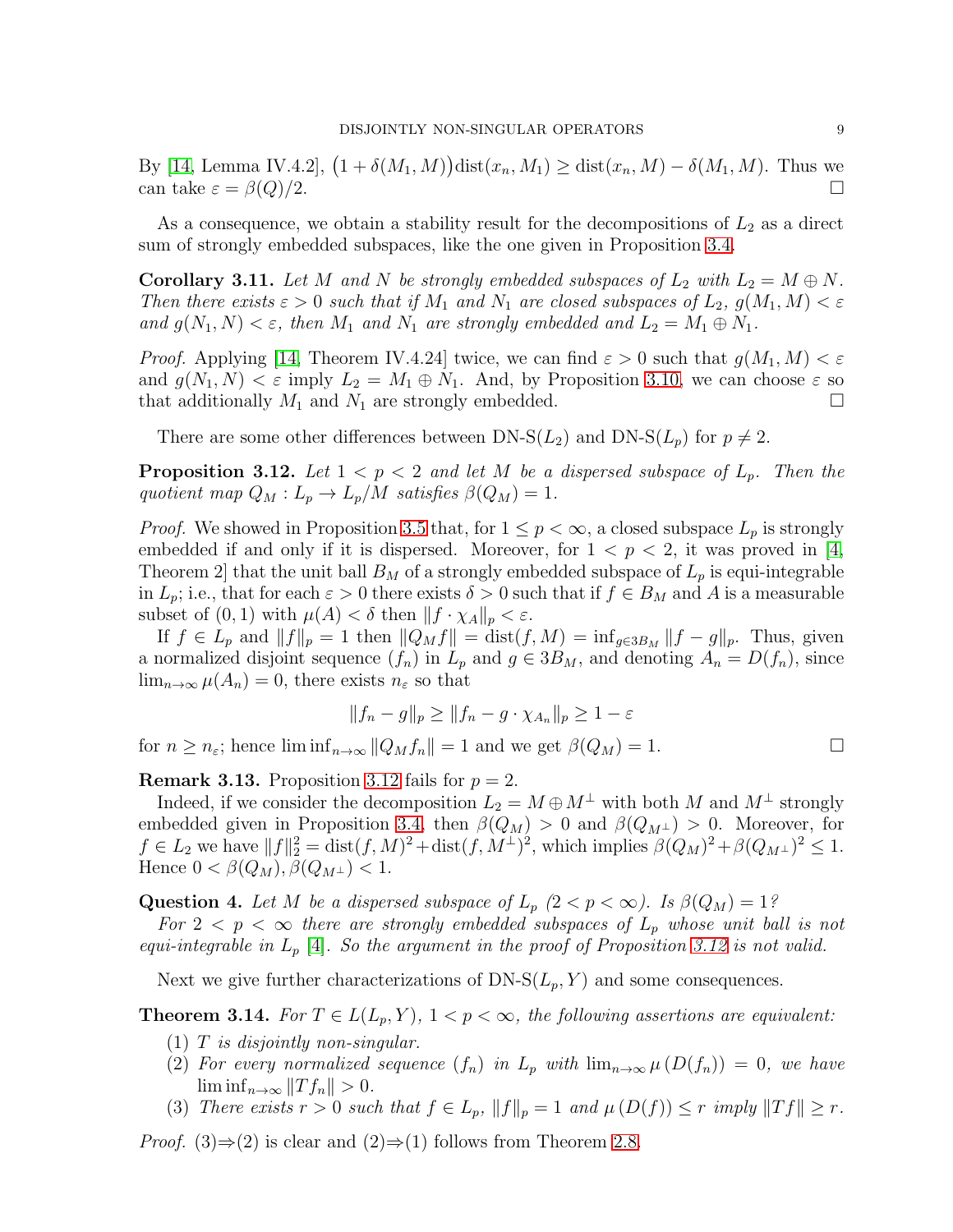For the remaining implication, suppose that (3) fails. Then we can find a normalized sequence  $(f_n)$  in  $L_p$  such that  $\mu(D(f_n)) < 1/n$  and  $||Tf_n|| < 1/n$ . Passing to a subsequence we can find a normalized disjoint sequence  $(g_n)$  with  $\lim_{n\to\infty} ||f_n - g_n|| = 0$  and  $\lim_{n\to\infty}$   $||T g_n|| = 0$ , hence (1) fails.

<span id="page-9-0"></span>Corollary 3.15. Let  $1 < p < \infty$ . If  $DN-S(L_p, Y)$  is non-empty, then Y contains a *subspace isomorphic to*  $L_p$ .

*Proof.* Let  $T \in DN-S(L_p, Y)$  and let r be as in Theorem [3.14.](#page-8-1) Note that we can assume that  $0 < r < 1$ , hence the restriction  $T|_{L_p(0,r)}$  is an isomorphism.

Let us see that the perturbation classes problem (Question [1\)](#page-4-1) has a positive answer for  $E = L_p$   $(1 < p < \infty)$ . The case  $p = 1$  was proved in [\[5\]](#page-10-0).

**Theorem 3.16.** Let  $1 < p < \infty$  and suppose that  $DN-S(L_p, Y)$  is non-empty. An operator  $K \in L(L_p, Y)$  *is in DSS if and only if*  $T + K \in DN-S$  *for every*  $T \in DN-S(L_p, Y)$ *.* 

*Proof.* The direct implication is a consequence of Corollary [2.9.](#page-3-1)

The proof of the converse implication is similar to that of [\[5,](#page-10-0) Proposition 14] for the case  $p = 1$ . We suppose that  $K \notin \text{DSS}$ , and we will construct  $T \in \text{DN-S}(L_p, Y)$  such that  $T + K \notin \text{DN-S}(L_p, Y)$ .

Since  $K \notin \text{DSS}$ , there exists a disjoint sequence of non-zero vectors  $(f_n)$  in  $L_p$  such that  $K|_{[f_n]}$  is an isomorphism. By [\[2,](#page-10-2) Proposition 6.4.1],  $[f_n]$  is a complemented subspace of  $L_p$  isomorphic to  $\ell_p$  and  $N := K([f_n])$  is a subspace of Y isomorphic to  $\ell_p$ . By Corollary [3.15,](#page-9-0) Y contains a subspace L isomorphic to  $L_p$ .

Let M be a closed complement of  $[f_n]$  in  $L_p$ , and let  $U : M \to L$  be an isomorphic embedding. Considering the relative positions of the subspaces  $L$  and  $N$  inside  $Y$ , we have three cases:

(a)  $L \cap N$  *finite dimensional and*  $L + N$  *closed.* By Lemma [2.2](#page-1-0) we can assume that  $L \cap N = \{0\}$ . Then  $T: L_p = M \oplus [f_n] \to Y$  defined by  $T|_M = U$  and  $T|_{[f_n]} = -K|_{[f_n]}$  is an isomorphic embedding, hence  $T \in DN-S(L_p, Y)$ , but  $T + K \notin DN-S$  because  $(f_n) \subset$  $N(T+K).$ 

(b)  $L \cap N$  *infinite dimensional*. In this case  $L \cap N$  contains a subspace  $N_1$  isomorphic to  $\ell_p$  and complemented in L [\[2,](#page-10-2) Theorems 6.4.8 and 7.2.6], hence  $M_1 = (K|_M)^{-1}(N_1)$  is complemented in  $L_p$  and isomorphic to  $\ell_p$ . Since  $L_p$  is primary [\[15,](#page-10-13) Theorem 2.d.11], the complements of  $N_1$  and  $M_1$  in L and  $L_p$  are isomorphic to  $L_p$ , so we can construct T as in the previous case.

(c) L ∩ N *finite dimensional and* L + N *non-closed.* An argument in [\[6,](#page-10-6) Proof of Theorem 4.3.5] provides a compact operator  $K_1 \in L(L_p, Y)$  such that  $(K+K_1)|_{[f_n]}$  is an isomorphism and  $L \cap (K + K_1)([f_n])$  is infinite dimensional. The argument in case (b) gives  $T \in \text{DN-S}(L_p, Y)$  such that  $T + K + K_1 \notin \text{DN-S}$ , hence  $T + K \notin \text{DN-S}$ .

Each upper semi-Fredholm operator is tauberian, but no other examples of tauberian operators in  $L(L_1)$  were known (see [\[6,](#page-10-6) Section 4.1]) until, using probabilistic arguments, examples with infinite dimensional kernel or non-closed range were constructed in [\[12\]](#page-10-17). Next we show that it is much easier to find similar examples in  $L(L_p)$ ,  $1 < p < \infty$ .

**Example 3.17.** For  $1 < p < \infty$ , there exists a projection  $P \in L(L_p)$  onto the closed subspace generated by the Rademacher functions. See the proof of [\[2,](#page-10-2) Proposition 6.4.2].